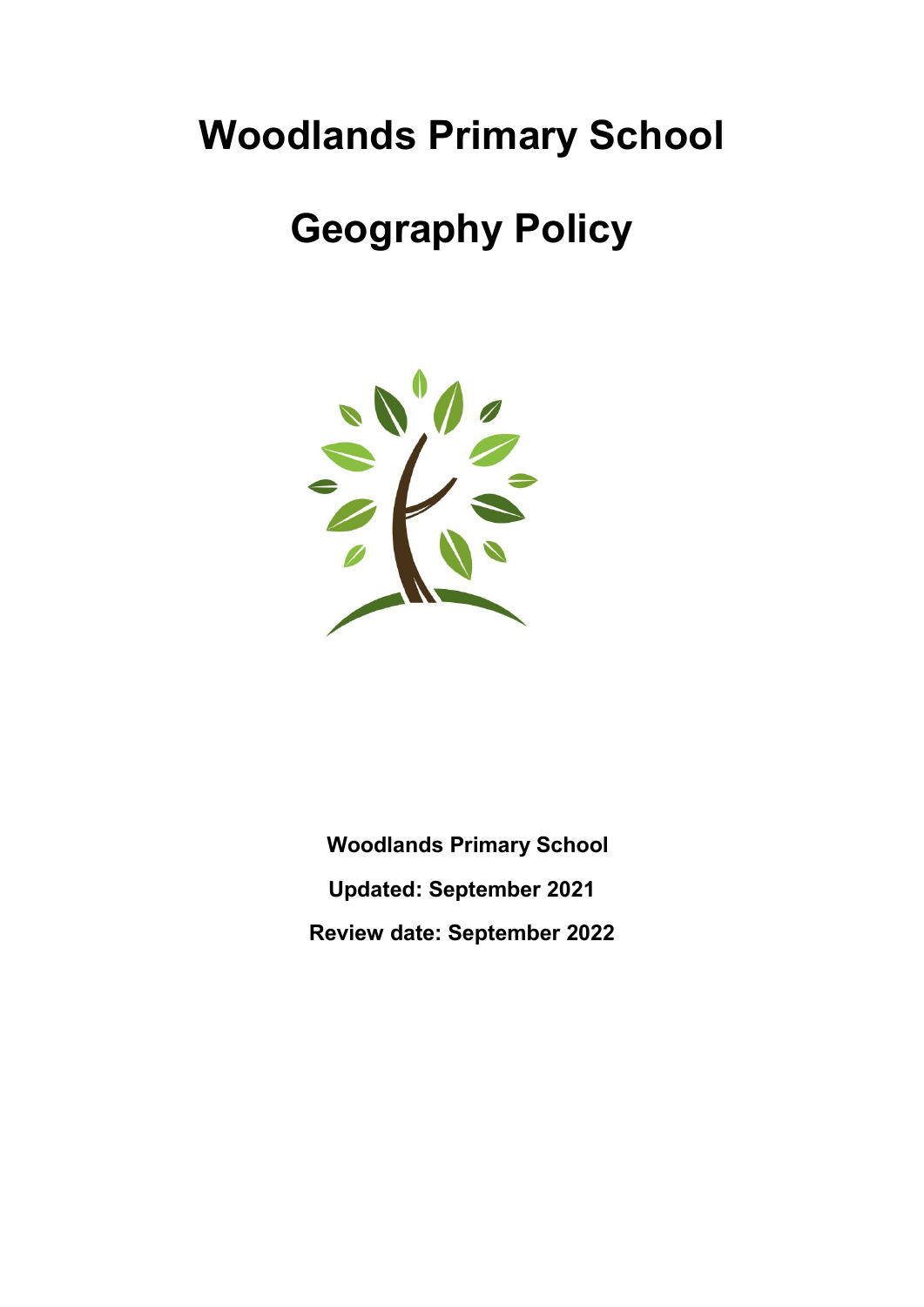#### INTRODUCTION/RATIONALE

This policy outlines the teaching, organisation and management of geography taught and learnt at Woodlands Primary School.

The implementation of this policy is the responsibility of all teaching staff. The responsibility for monitoring and review rests with the geography co-ordinator.

#### CURRICULUM INTENT

Here at Woodlands Primary School our Geography curriculum is integrated within our topic-based creative curriculum, providing a basis for deeper understanding of the links between the children's learning in all subjects and enabling them to see how geography fits within their growing understanding of the world.

In accordance with the National Curriculum objectives for primary children in Geography, our children progressively develop their knowledge of the location of globally significant places, both terrestrial and marine, and through studying physical and human features of our world they are given a geographical context for understanding the actions and processes that have produced Earth's key human and physical geographical features. Our children learn how these are interdependent and how they bring about spatial variation and change over time.

In addition to this important geographical knowledge, our children learn to use, with increasing complexity and proficiency, the skills they need for an understanding and appreciation of geography as they move through the next stage of education and beyond, namely:

- collect, analyse and communicate with a range of data, gathered through experiences of fieldwork that deepen their understanding of geographical processes;
- interpret a range of sources of geographical information, including maps, diagrams, globes, aerial photographs and Geographical Information Systems (GIS); and
- communicate geographical information in a variety of ways, including through maps, numerical and quantitative skills and writing at length.

#### IMPI FMFNTATION

From EYFS to Upper Key Stage 2, the progression in geographical knowledge and skills required by the National Curriculum has been incorporated in school's creative and topic-based curriculum, making meaningful links with key topics which children learn about in each school year.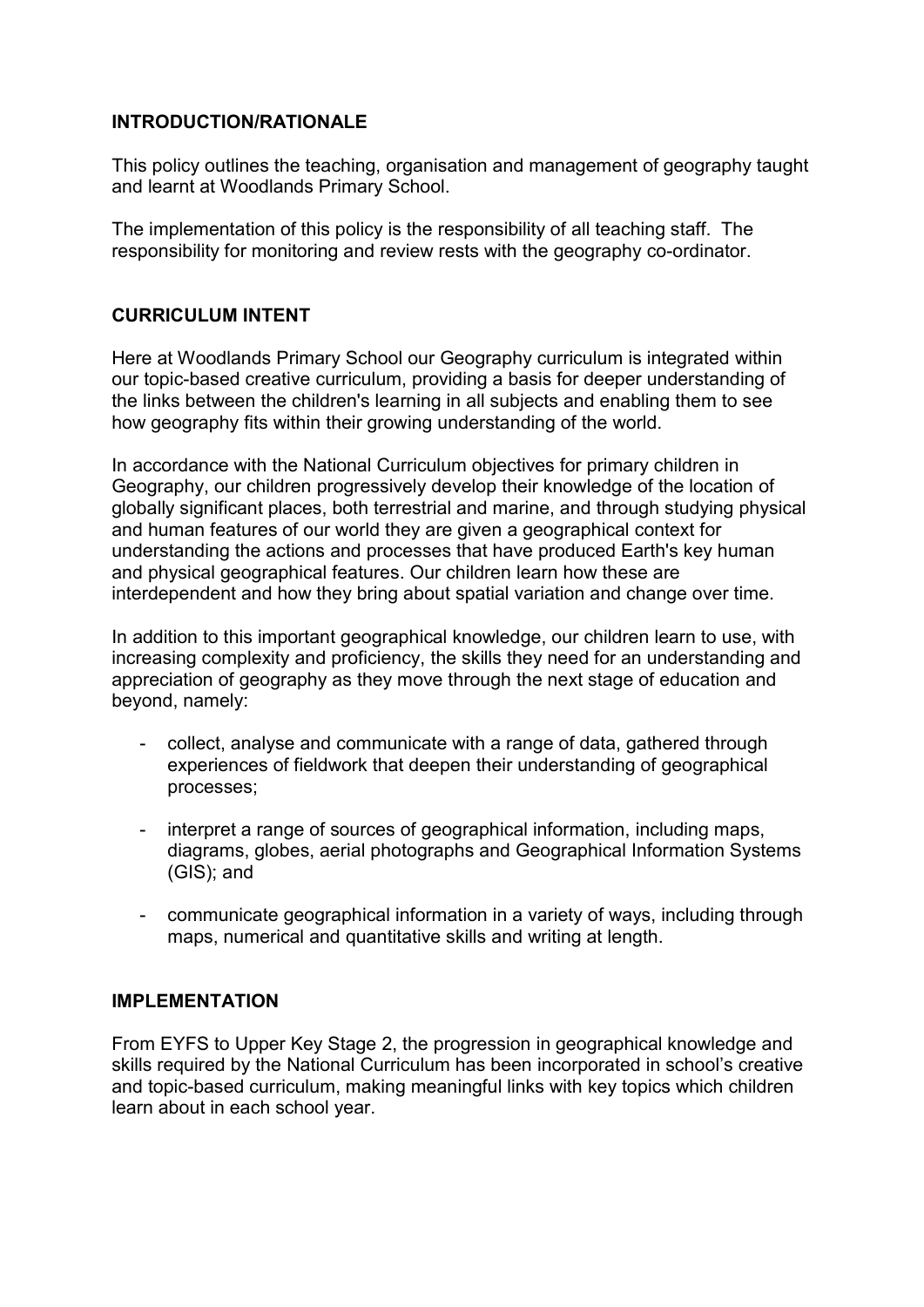Lessons are taught using engaging "hooks", themes and ongoing topic projects/case studies, to place geographical knowledge and skills within a clear, relevant and exciting context for the children.

Within lessons we use a wide range of sources of information including real people, the local environment, photographs, maps and atlases, written materials, ICT based materials, data, and TV / video extracts.

The topics that link to our geography curriculum can be seen in the following tables. The progression in geographical knowledge and skills can be seen in the Geography Progression Document and in the Geography Curriculum Overviews for each year group.

#### Early Years Foundation Stage:

The knowledge, understanding and skills that children will develop in their geography learning at Woodlands have their foundations in the Early Years Foundation Stage. To implement our geography curriculum intent in our EYFS setting, we use cross-curricular topic work focusing in the first instance on the life of the child. The pupils gain a knowledge and understanding of their immediate environment and local area by relating it to their own life experiences. Using the topics, children work towards the early learning goals that form the basis for their future learning in Geography:

Understanding of the World:

- Talk about the lives of the people around them and their roles in society
- Describe their immediate environment using knowledge from observation, discussion, stories, non-fiction texts and maps
- Know some similarities and differences between different religious and cultural communities in this country
- Explain some similarities and differences between life in this country and life in other countries, drawing on knowledge from stories, non-fiction texts and – when appropriate – maps
- Explore the natural world around them, making observations and drawing pictures of animals and plants
- Know some similarities and differences between the natural world around them and contrasting environments
- Understand some important processes and changes in the natural world around them, including the seasons

Communication and Language:

- Make comments about what they have heard and ask questions to clarify their understanding
- Participate in small group, class and one-to-one discussions, offering their own ideas, using recently introduced vocabulary
- Offer explanations for why things might happen

Literacy:

- Write simple phrases and sentences that can be read by others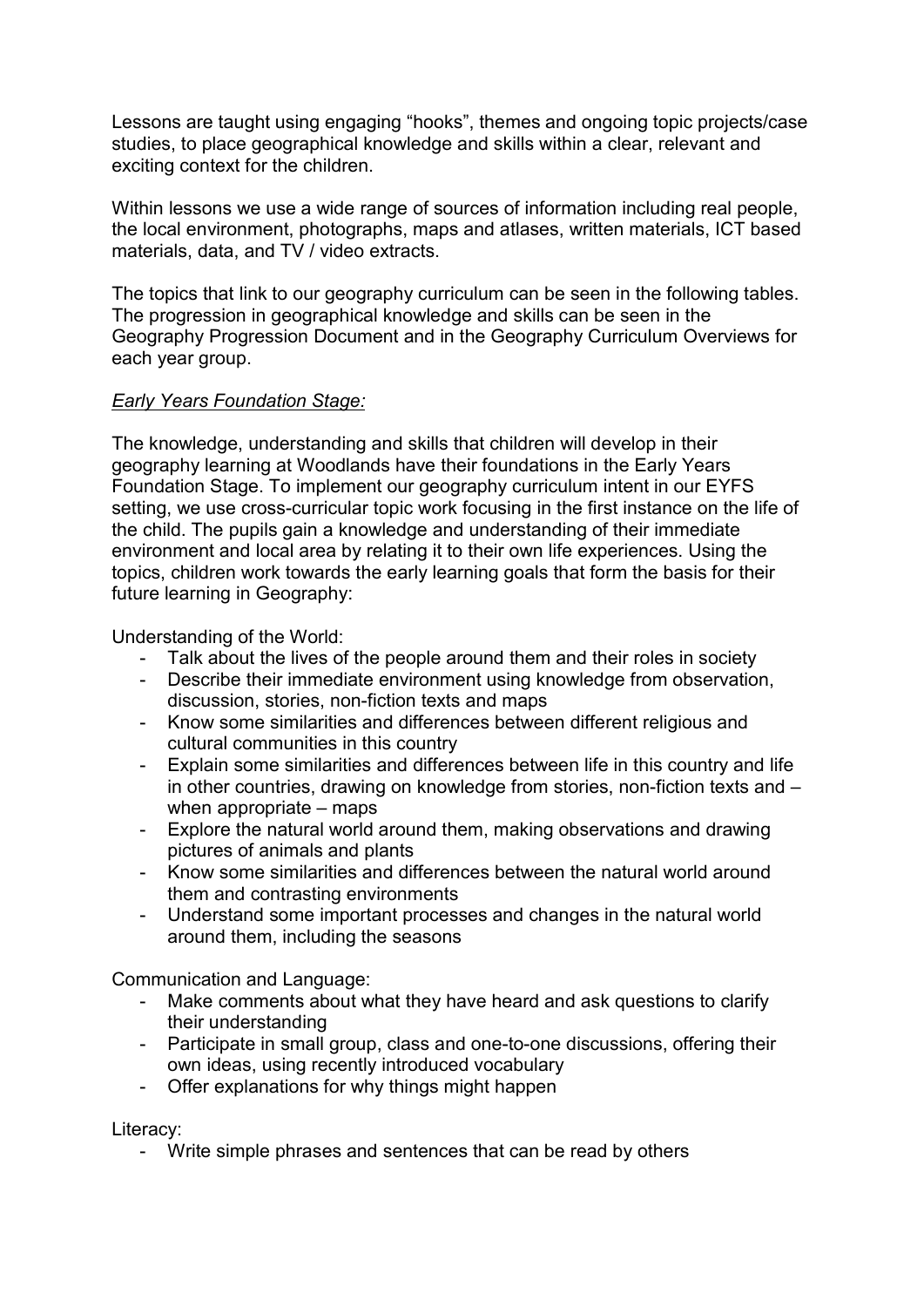Physical Development:

- Fine motor skills (especially using a range of small tools, and beginning to show accuracy and care when drawing)

Personal, Emotional and Social Development:

- Show an understanding of their own feelings and those of others
- Show sensitivity to their own and others' needs

Our EYFS topics and their links to Geography are:

| <b>Autumn 1</b>                                                                                                                                                                                         | <b>Autumn 2</b>                                                                                                                                                                | <b>Spring 1</b>                                                                                                                                       | <b>Spring 2</b>                                                                                                                                                                                                                                                                                                                                                                                                                        | <b>Summer 1</b>                                                                                                                                      | <b>Summer 2</b>                                                                                                                                                                                                                                                                                                                                                                  |
|---------------------------------------------------------------------------------------------------------------------------------------------------------------------------------------------------------|--------------------------------------------------------------------------------------------------------------------------------------------------------------------------------|-------------------------------------------------------------------------------------------------------------------------------------------------------|----------------------------------------------------------------------------------------------------------------------------------------------------------------------------------------------------------------------------------------------------------------------------------------------------------------------------------------------------------------------------------------------------------------------------------------|------------------------------------------------------------------------------------------------------------------------------------------------------|----------------------------------------------------------------------------------------------------------------------------------------------------------------------------------------------------------------------------------------------------------------------------------------------------------------------------------------------------------------------------------|
| <b>All About Me</b>                                                                                                                                                                                     | Houses &<br><b>Homes</b>                                                                                                                                                       | Amazing<br>Animals &<br>Growing                                                                                                                       | Journeys                                                                                                                                                                                                                                                                                                                                                                                                                               | <b>Dinosaur</b>                                                                                                                                      | <b>Under the Sea</b>                                                                                                                                                                                                                                                                                                                                                             |
| Exploring our<br>learning<br>environment<br>inside and<br>outside.<br>Talking about<br>our homes.<br>Layout of the<br>house and<br>different<br>functions of<br>each room.<br>Who lives in our<br>home? | Where do I<br>live?<br>Different types<br>of homes.<br>Caring for our<br>environment<br>(forest school).<br>Autumn walk -<br>explore the<br>environment<br>and the<br>changes. | Programme<br>beebots to go<br>on a journey on<br>a playmat.<br>Endangered<br>animals in the<br>world.<br>Winter walk -<br>explore<br>ice/environment. | Easter egg hunt<br>around the<br>school, using<br>maps/plans of<br>the school site.<br>Invite children<br>from other<br>countries to<br>bring in<br>photos/objects<br>from their native<br>countries;<br>children/staff to<br>bring in<br>objects/photos<br>from a special<br>journey to a<br>different<br>country.<br>Modes of<br>transport - how<br>we travel.<br>Spring walk -<br>explore the<br>environment<br>and the<br>changes. | Local fossil<br>finds - show<br>on Google<br>Maps where<br>they were<br>found.<br>Summer walk<br>- explore the<br>environment<br>and the<br>changes. | Invite the<br>children to bring<br>in photos/<br>objects from the<br>seaside, sharing<br>experiences<br>and the places<br>they have been.<br>Introduce<br>vocabulary:<br>beach, shore,<br>cliffs, sand,<br>coast, waves,<br>sea, water,<br>seabed,<br>seaweed.<br>rockpools,<br>shells, harbour,<br>ships, fishing,<br>nets, sea<br>creatures<br>(names and<br>habitats/origins) |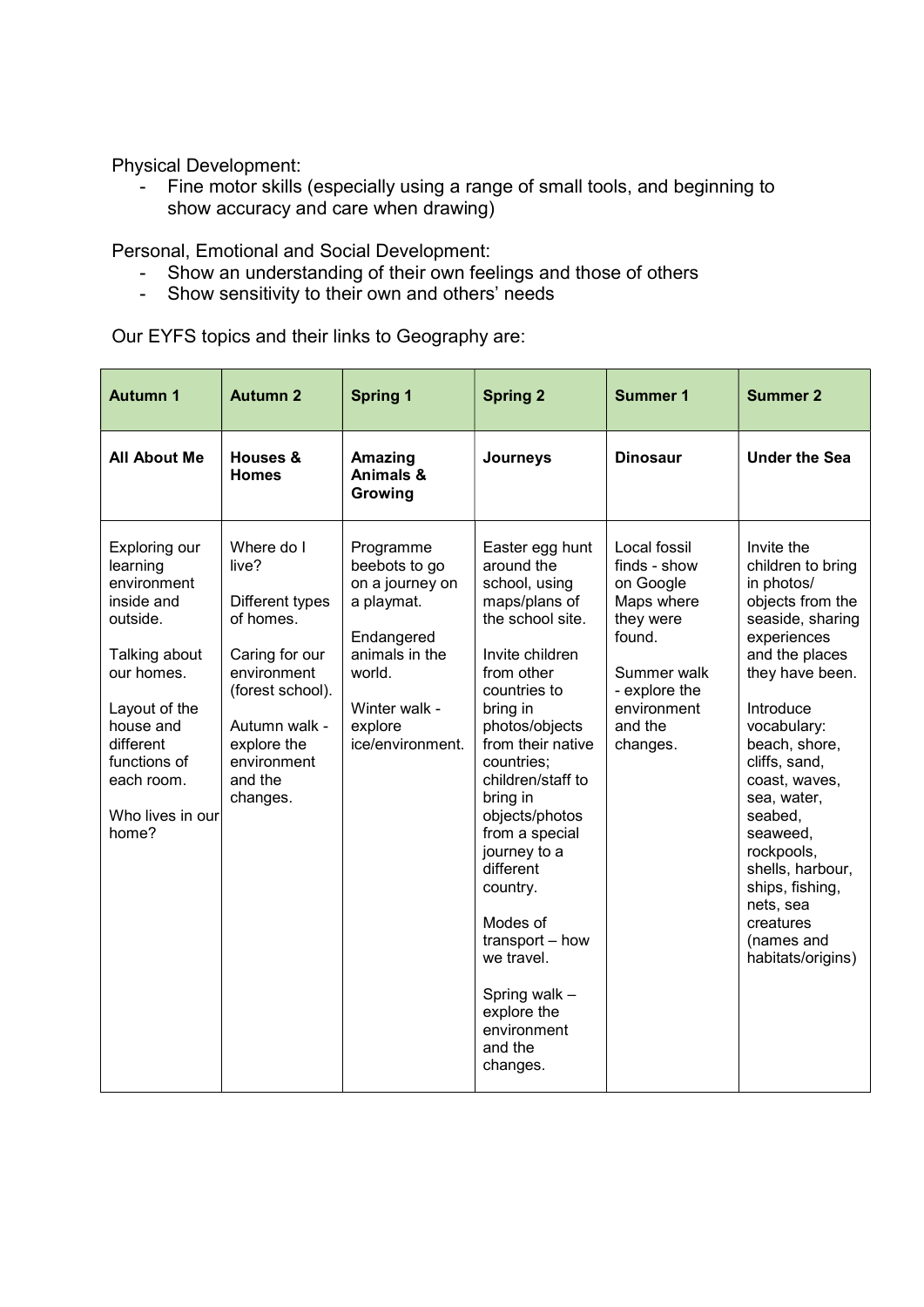#### Key Stage 1:

Pupils develop their knowledge about the world, the United Kingdom and their locality. They learn to understand basic subject-specific vocabulary relating to human and physical geography and begin to use geographical skills, including first-hand observation.

|                | <b>Autumn 1</b>                                                                                                                                                          | <b>Autumn 2</b> | <b>Spring 1</b>                                                                                                                                                           | <b>Spring 2</b> | Summer 1                                                                                                                                                                                                                                                | <b>Summer 2</b>            |
|----------------|--------------------------------------------------------------------------------------------------------------------------------------------------------------------------|-----------------|---------------------------------------------------------------------------------------------------------------------------------------------------------------------------|-----------------|---------------------------------------------------------------------------------------------------------------------------------------------------------------------------------------------------------------------------------------------------------|----------------------------|
| <b>CYCLE A</b> | <b>Habitats / Local Area</b>                                                                                                                                             |                 |                                                                                                                                                                           |                 | <b>Conservation</b>                                                                                                                                                                                                                                     |                            |
|                | Timothy Limpet (Troll Swap<br>text) is moving to Ellesmere<br>Port and needs our help!<br>Consider how a habitat<br>supports the animals living<br>there - adopt an owl. |                 |                                                                                                                                                                           |                 | "The Last Wolf" literacy text -<br>the wolf, lynx & bear live in the<br>one remaining tree in the forest,<br>what will happen to them?<br>Delamere Forest - consider<br>how the local environment has<br>changed and how it will<br>continue to change. |                            |
| <b>CYCLE B</b> | Me and the<br>world                                                                                                                                                      |                 | On Safari                                                                                                                                                                 |                 |                                                                                                                                                                                                                                                         | <b>Houses and</b><br>homes |
|                | "Lost and Found" literacy<br>text – where is the penguin<br>from (Antarctica)? Is it near<br>Ellesmere Port? Is it the<br>same or different to where<br>we live?         |                 | "The Lion Inside" literacy text<br>- the giraffe at Chester zoo<br>wants to move to Kenya.<br>Needs help to compare the<br>zoo to where his family are<br>from, in Kenya. |                 | "Goldilocks and the One Bear"<br>literacy text - the Bear is lost in<br>Ellesmere Port. What will he<br>see while he is here? What<br>types of buildings/ landmarks<br>will he find?                                                                    |                            |

#### CREATIVE CURRICULUM YEAR 1 & 2:

#### Key Stage 2:

Pupils extend their knowledge and understanding beyond the local area to include the United Kingdom and Europe, North and South America. This includes learning the location and characteristics of a range of the world's most significant human and physical features. They develop their use of geographical knowledge, understanding and skills to enhance their locational and place knowledge.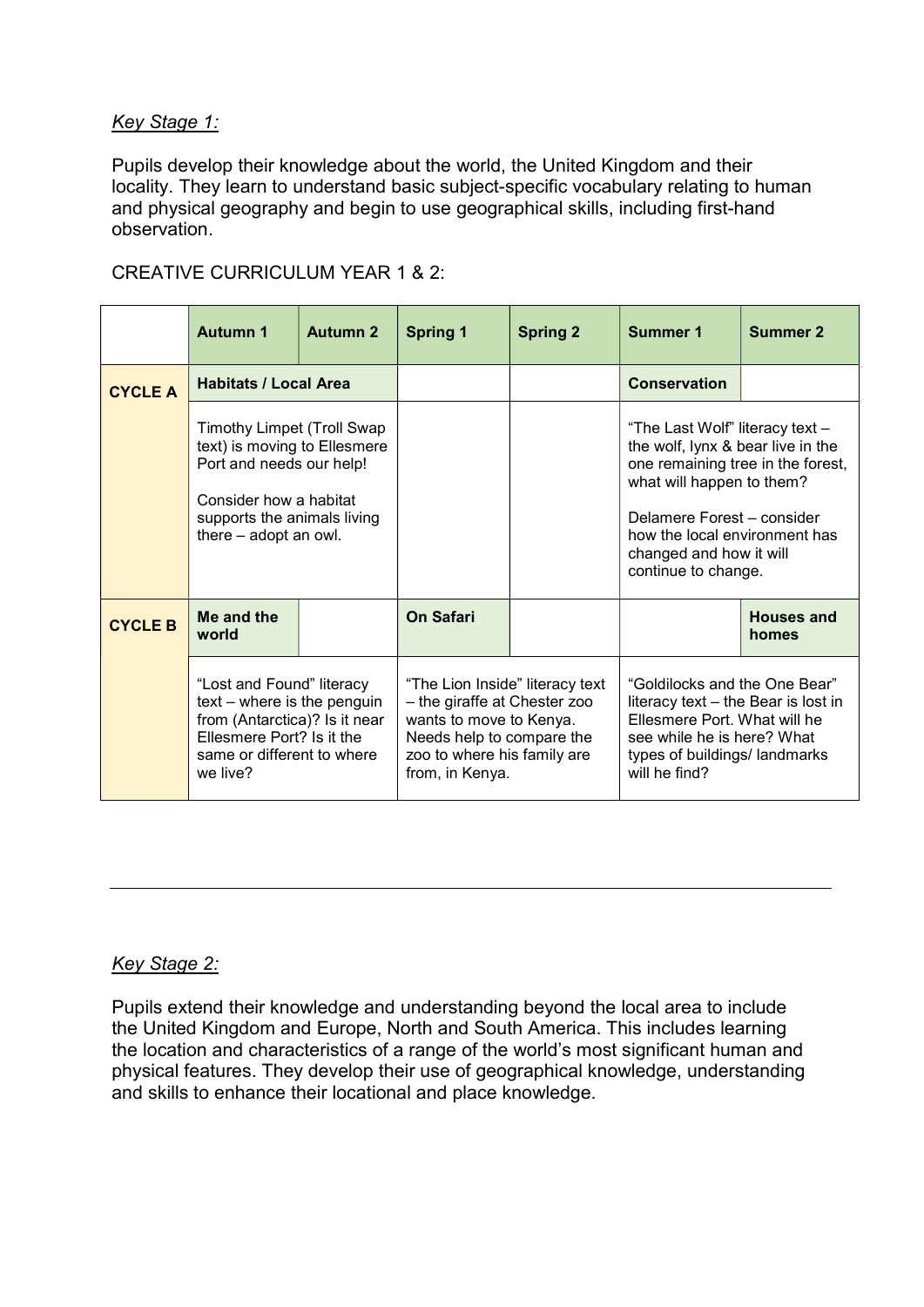# CREATIVE CURRICULUM YEAR 3 & 4:

|                   | <b>Autumn 1</b>                                                                                                                                                                                                      | <b>Autumn 2</b>                                                                                                                                                  | <b>Spring 1</b>                                                                                                                                                                                                                                                                                                                                                                                                                                          | <b>Spring 2</b>                            | <b>Summer 1</b>                                                                                                                                                                                                                                                                                                                                                                                                                                                                                                               | <b>Summer 2</b> |  |
|-------------------|----------------------------------------------------------------------------------------------------------------------------------------------------------------------------------------------------------------------|------------------------------------------------------------------------------------------------------------------------------------------------------------------|----------------------------------------------------------------------------------------------------------------------------------------------------------------------------------------------------------------------------------------------------------------------------------------------------------------------------------------------------------------------------------------------------------------------------------------------------------|--------------------------------------------|-------------------------------------------------------------------------------------------------------------------------------------------------------------------------------------------------------------------------------------------------------------------------------------------------------------------------------------------------------------------------------------------------------------------------------------------------------------------------------------------------------------------------------|-----------------|--|
| Year <sub>3</sub> | Oceans and<br>Coastal<br><b>Adventures</b>                                                                                                                                                                           | <b>Belonging</b>                                                                                                                                                 |                                                                                                                                                                                                                                                                                                                                                                                                                                                          | <b>Getting to</b><br>know the<br><b>UK</b> | <b>Europe</b>                                                                                                                                                                                                                                                                                                                                                                                                                                                                                                                 |                 |  |
|                   | "Seal Surfer"<br>literacy text -<br>where do<br>seals live<br>(coast,<br>oceans,<br>seas)? What<br>are the<br>features there<br>(including<br>coastal<br>erosion)?<br>What is the<br>human impact<br>on marine life? | "Winter's<br>Child" literacy<br>$text - study$<br>of<br>homelessnes<br>s in the UK,<br>starting with<br>Chester and<br>expanding to<br>other major<br>UK cities. | A study of land use;<br>"The Journey" literacy text -<br>comparing rural, urban<br>why do people from other parts<br>and topographical<br>of the world want to come and<br>features of different parts<br>live in Europe? A study of the<br>of the UK, including an<br>continent's geographical<br>introduction to how they<br>features (physical and human,<br>including settlements, economic<br>have changed over time.<br>activity and trade links). |                                            |                                                                                                                                                                                                                                                                                                                                                                                                                                                                                                                               |                 |  |
| <b>Y4</b>         | "Wild vs<br>Captivity" &<br><b>Rainforests</b>                                                                                                                                                                       |                                                                                                                                                                  | Local area<br>study:<br><b>Chester</b>                                                                                                                                                                                                                                                                                                                                                                                                                   | <b>Volcanoes</b>                           | <b>Natural World and</b><br>seas/oceans                                                                                                                                                                                                                                                                                                                                                                                                                                                                                       |                 |  |
|                   | "Gorilla" literacy text (illegal<br>trade in a gorilla) - does man<br>have dominion over the<br>Earth? Explore how trade<br>links can sometimes be<br>negative.                                                      |                                                                                                                                                                  | "When the<br>Cross-<br><b>Giant Stirred"</b><br>curricular<br>with the<br>literacy text -<br>History topic<br>study of<br>formation,<br>(Romans)<br>location &<br>impact of<br>volcanoes &<br>eruptions<br>(including<br>historically -<br>Pompeii,<br>Herculaneum<br>&<br>Eyjafjallajokull                                                                                                                                                              |                                            | "Where the forest<br>meets the sea",<br>"Rainforest in 30<br>seconds" and "Blue<br>John" literacy texts -<br>includes a rainforests<br>study and natural<br>disasters study.<br>Consider a range of<br>natural disasters, how<br>they are recorded/<br>measured and how we<br>as humans can put<br>measures in place to<br>overcome them/<br>prevent them/ live<br>alongside them.<br>Includes study of<br>historic earthquakes<br>from past and present,<br>and case study of the<br>Tsunami in the Indian<br>Ocean in 2004. |                 |  |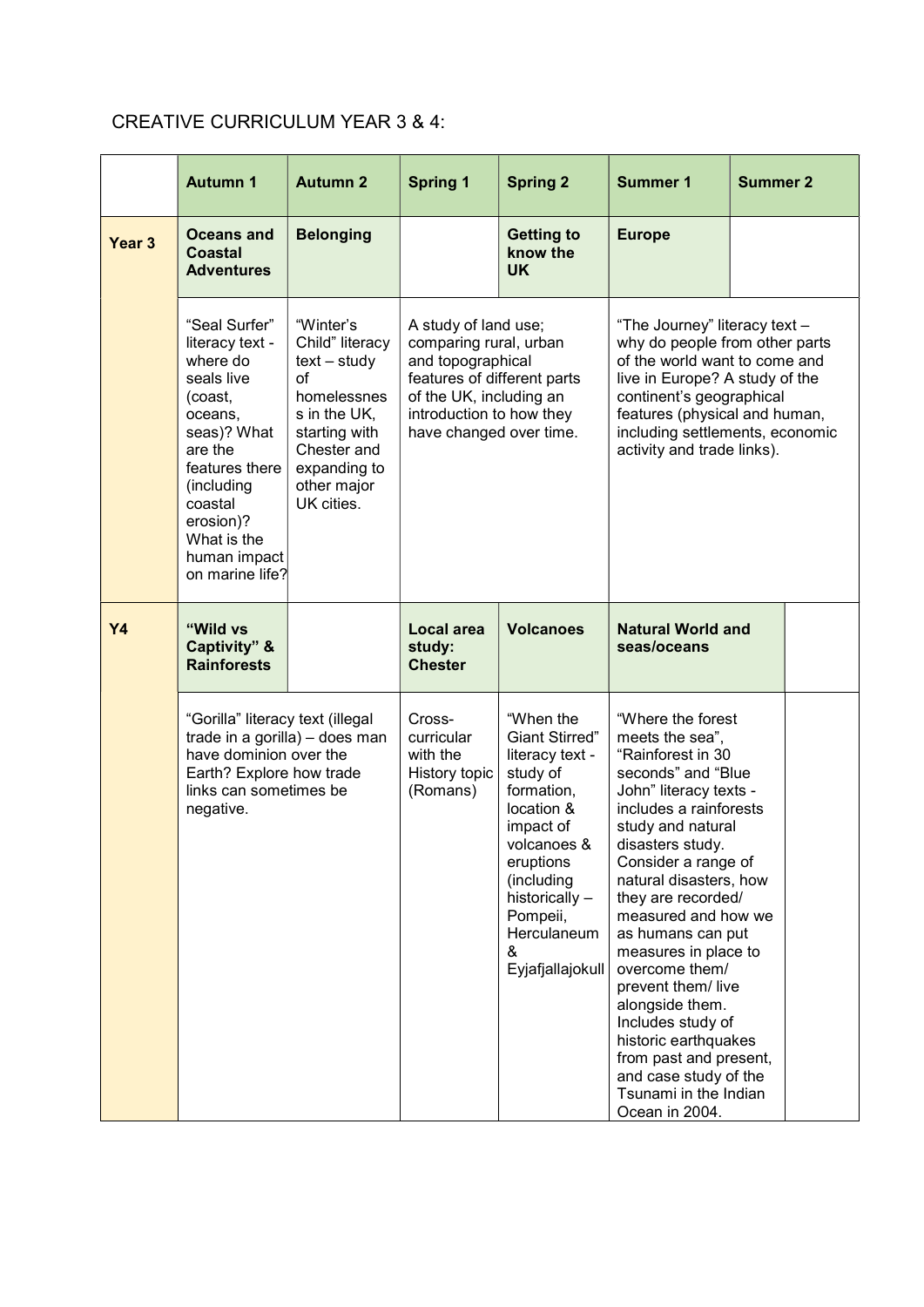### CREATIVE CURRICULUM YEAR 5 & 6:

|                   | <b>Autumn 1</b>                                                                                                                                                                                                                                                                                                   | <b>Autumn 2</b>                                                                                                                                                                   | <b>Spring 1</b> | <b>Spring 2</b> | <b>Summer 1</b>                                                                                                                                                                                                                                                                                                                                                                                              | <b>Summer 2</b>                                                                                                                                                                                                                              |
|-------------------|-------------------------------------------------------------------------------------------------------------------------------------------------------------------------------------------------------------------------------------------------------------------------------------------------------------------|-----------------------------------------------------------------------------------------------------------------------------------------------------------------------------------|-----------------|-----------------|--------------------------------------------------------------------------------------------------------------------------------------------------------------------------------------------------------------------------------------------------------------------------------------------------------------------------------------------------------------------------------------------------------------|----------------------------------------------------------------------------------------------------------------------------------------------------------------------------------------------------------------------------------------------|
| Year <sub>5</sub> | <b>Rivers / mountains</b>                                                                                                                                                                                                                                                                                         |                                                                                                                                                                                   |                 |                 | <b>Conservation:</b><br><b>Eco Warriors</b>                                                                                                                                                                                                                                                                                                                                                                  | <b>Conservation:</b><br><b>Illegal Wildlife</b><br><b>Trade</b>                                                                                                                                                                              |
|                   | Europe and the world,<br>identifying physical<br>places studied.                                                                                                                                                                                                                                                  | "Queen of the Falls" literacy<br>text - geography study of<br>Niagara Falls. Studies of<br>rivers and mountains in UK,<br>geographical features, land<br>use and water aspects of |                 |                 | "Paperbag<br>Prince" literacy<br>text (study of<br>persuasion) -<br>plan an<br>expedition to<br>South America<br>to volunteer to<br>help local<br>people with their<br>environmental<br>conservation.<br>Make<br>comparisons to<br>UK by looking at<br>conservation<br>schemes such<br>as Chester<br>Zoo's.                                                                                                  | "The Hunter"<br>literacy text<br>(located in<br>$A$ frica $) - in-$<br>depth study of<br>the illegal<br>wildlife trade,<br>where it<br>happens around<br>the world, its<br>impact,<br>conservation<br>efforts and<br>attempts to stop<br>it. |
| Year <sub>6</sub> |                                                                                                                                                                                                                                                                                                                   | <b>Conservation</b>                                                                                                                                                               |                 |                 | <b>Explorers</b>                                                                                                                                                                                                                                                                                                                                                                                             |                                                                                                                                                                                                                                              |
|                   | "Can we save the tiger?"<br>literacy text - study of the<br>problems facing endangered<br>species in South America<br>(deforestation, climate<br>change, illegal wildlife trade).<br>Locate South American<br>countries, their key physical<br>and human characteristics<br>and compare with our local<br>region. |                                                                                                                                                                                   |                 |                 | "Sky Chasers" literacy text<br>(travelling through Europe in a hot<br>air balloon in the 1800s) - what if<br>we were Sky Chasers like<br>Magpie? Where could we go in<br>Europe? What has changed over<br>time? Could we fly to the UK?<br>What would we see on our<br>journey across Europe? Consider<br>and compare how it looked at<br>time of the book (1800s) and now<br>- human and physical features. |                                                                                                                                                                                                                                              |

# **RESOURCES**

Planning includes expectations for pupils to use a variety of resources including texts, artefacts, videos, sites, photographs, portraits, primary sources, ICT, visitors, geographical sites and visits.

In addition geographical resources and project boxes may be borrowed from Cheshire West and Chester ELS (Education Library Services).